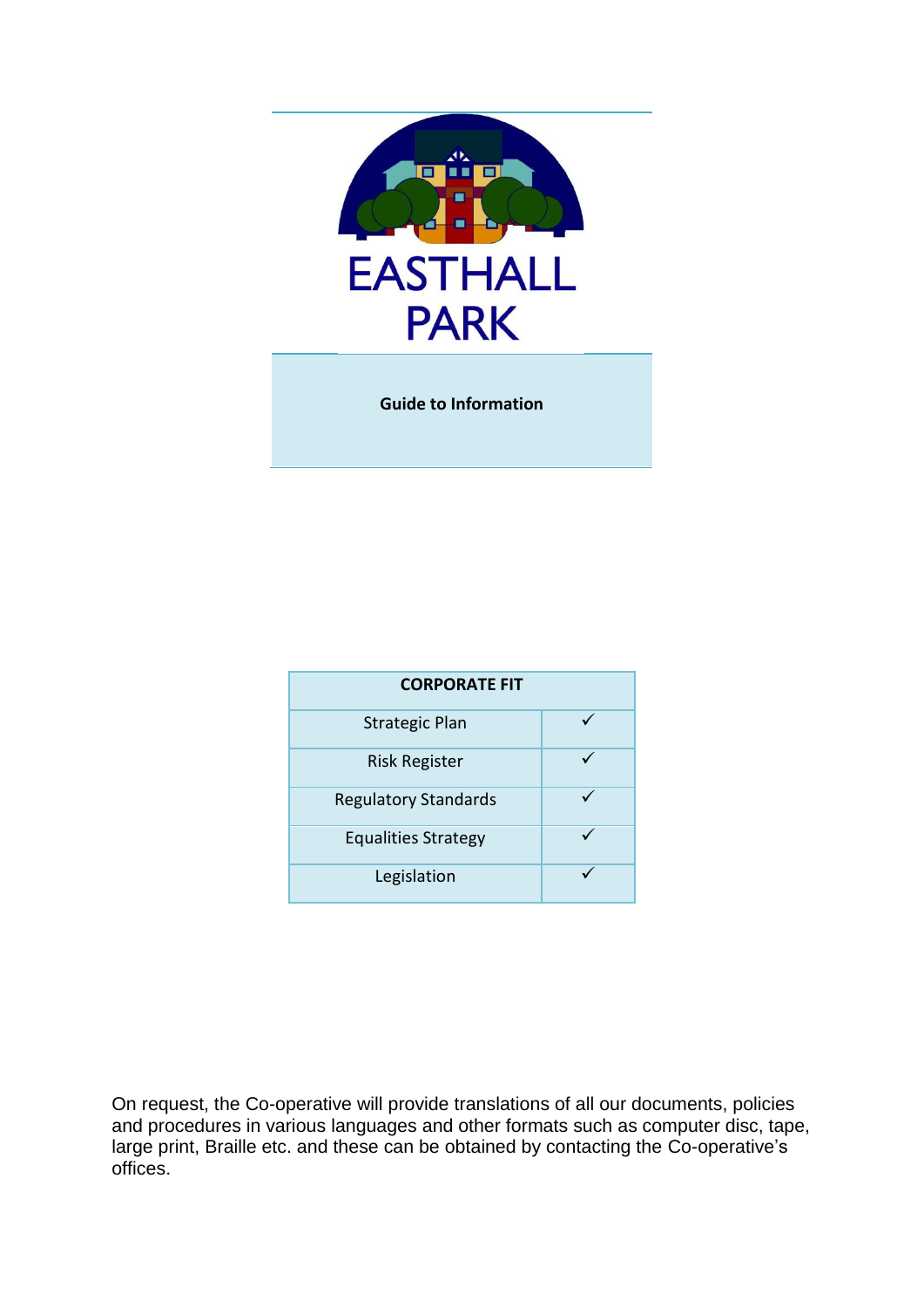

# **EASTHALL PARK HOUSING CO-OPERATIVE**

# **GUIDE TO INFORMATION**

## **LAST REVIEWED: OCTOBER 2019**

## **At a glance – terms used in this document**

| <b>Term Used</b>              | <b>Explanation</b>                                                                                                                                                                                                                          |
|-------------------------------|---------------------------------------------------------------------------------------------------------------------------------------------------------------------------------------------------------------------------------------------|
| <b>FOISA</b>                  | Freedom of Information (Scotland) Act 2002                                                                                                                                                                                                  |
|                               | Places a duty on those organisations<br>covered to proactively publish certain types<br>of information; and to respond to requests<br>for information; and to provide advice and<br>assistance to those making requests for<br>information. |
| <b>EIRs</b>                   | <b>Environmental Information Regulations</b><br>(Scotland) 2004                                                                                                                                                                             |
|                               | Those organisations covered by EIRs have<br>a duty to respond to requests for<br>environmental information                                                                                                                                  |
| <b>SIC</b>                    | The Scottish Information Commissioner                                                                                                                                                                                                       |
|                               | Who is responsible for ensuring that those<br>bodies covered by FOISA and EIRs comply<br>with the terms of the legislation.                                                                                                                 |
| <b>MPS</b>                    | <b>Model Publication Scheme</b>                                                                                                                                                                                                             |
|                               | Produced by the Scottish Information<br>Commissioner (SIC) $-$ this details all of the<br>information that those subject to FOISA<br>should publish (if they hold it)                                                                       |
| Guide to Information          | A guide that all organisations subject to<br>FOISA and adopting the MPS must<br>produce to help people access the<br>information it makes available                                                                                         |
| <b>Classes of Information</b> | Nine broad categories describing the types<br>of information authorities should publish (if<br>they hold it).                                                                                                                               |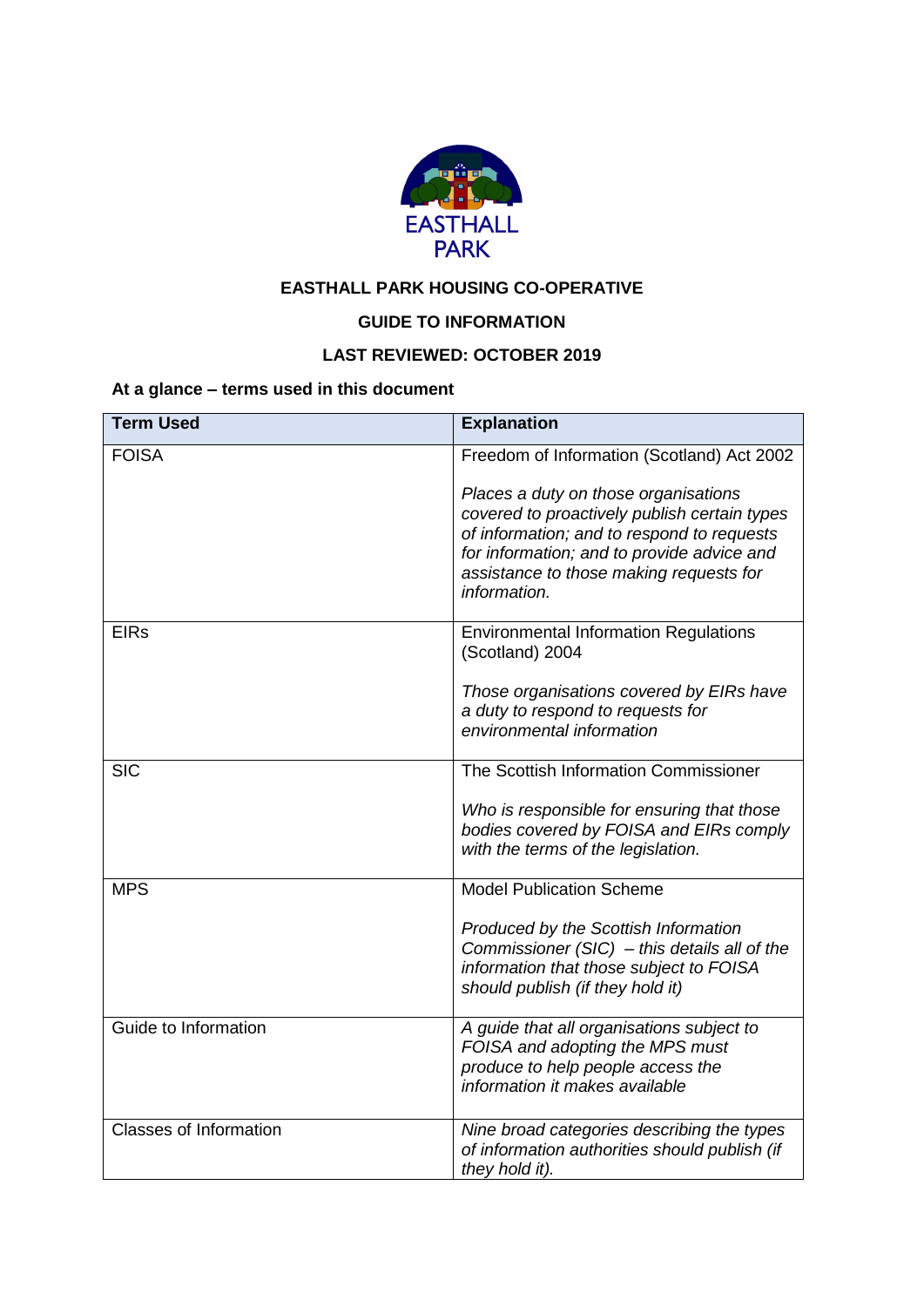## **Background**

The Freedom of Information (Scotland) Act 2002 (FOISA) requires that all Housing Cooperatives in Scotland must produce and maintain a publication scheme. This must detail all of the key information that we publish and how you can access it. This Guide to Information is our publication scheme, and contains links to where you can find all of the information listed online.

Easthall Park Housing co-operative has adopted the Scottish Information Commissioner's (SIC) [Model Publication Scheme](http://www.itspublicknowledge.info/ScottishPublicAuthorities/PublicationSchemes/TheModelPublicationScheme.aspx) (MPS), and this Guide has been approved by the SIC.

## **Formats other than online**

All of the information listed is available on our website (unless stated), and completely free to access online. However, we understand that not everyone will have online access and where this is the case you can contact us to view this in our office (where this would be convenient).

If you would like a printed copy of any of the information listed, unfortunately we may have to charge a small fee to provide this. This fee will never exceed the cost of photocopying and postage – and we will let you know any total cost before we forward this to you.

Our charges for providing any information detailed in this guide are summarised below:

| <b>Format</b>            | <b>Charge</b>                                                                                  |
|--------------------------|------------------------------------------------------------------------------------------------|
| Online                   | Free                                                                                           |
| View at our office       | Free                                                                                           |
| Print in black and white | 10p per A4 sheet, 20p per A3 sheet                                                             |
| Print in colour          | 20p per A4 sheet, 40p per A3 sheet                                                             |
| CD Rom                   | 50p per disc                                                                                   |
| <b>USB Memory Stick</b>  | From £4.99 to £19.99 depending on amount<br>of information (£4.99 USB generally<br>sufficient) |
| Posted document/CD Rom   | Cost of postage incurred                                                                       |

If you would like to request information that we publish in a format other than online, or arrange a visit to our office to view information, please contact:

The Director C/O Easthall Park Housing Co-operative Ltd, Glenburn Centre, 6 Glenburnie Place, Easthall, Glasgow G34 9AN

Telephone 0141 781 2277 [www.easthallpark.org.uk](http://www.easthallpark.org.uk/)

#### **Information that we cannot publish**

Whilst we will try to make all of the information we have detailed available, in rare cases there may be some information that we cannot make available. For example, sometimes if we were to publish certain Committee minutes, it could reveal personal details about an individual. This would be a breach of Data Protection legislation if we were to do so. When this is the case, we will remove any personal details before publication and highlight where and why we have done so.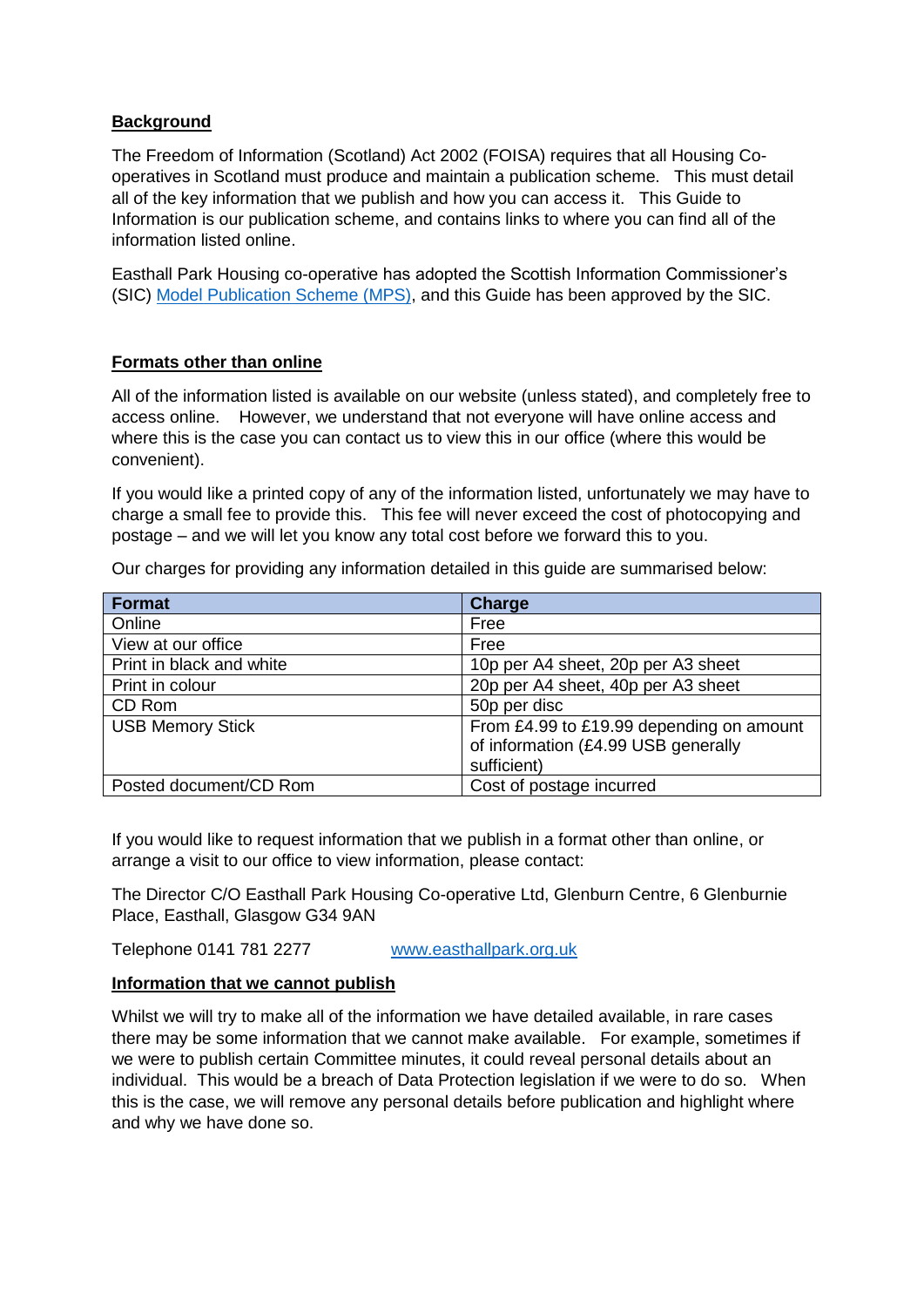## **For how long will information be published?**

We aim, where possible, to publish information for at least the current and previous two financial years. When we review any document – e.g. our policies – to avoid confusion we will only publish the current version once it has been updated.

## **Copyright and re-use**

Where we hold the copyright on our published information, the information may be copied or reproduced without formal permission, provided that:

- It is copied accurately
- It is not used in a misleading context
- The source of the material is identified

## **Contact us**

If you have any queries about anything contained within this Guide to Information, or if there is some information that you cannot find that you would like to access, please contact:

**Address:** Easthall Park Housing co-operative Ltd, Glenburn Centre, 6 Glenburnie Place, Easthall, Glasgow G34 9AN

**Email:** [ephc-dpo@infolawsolutions.co.uk](mailto:ephc-dpo@infolawsolutions.co.uk)

**Telephone**: 07861 796 215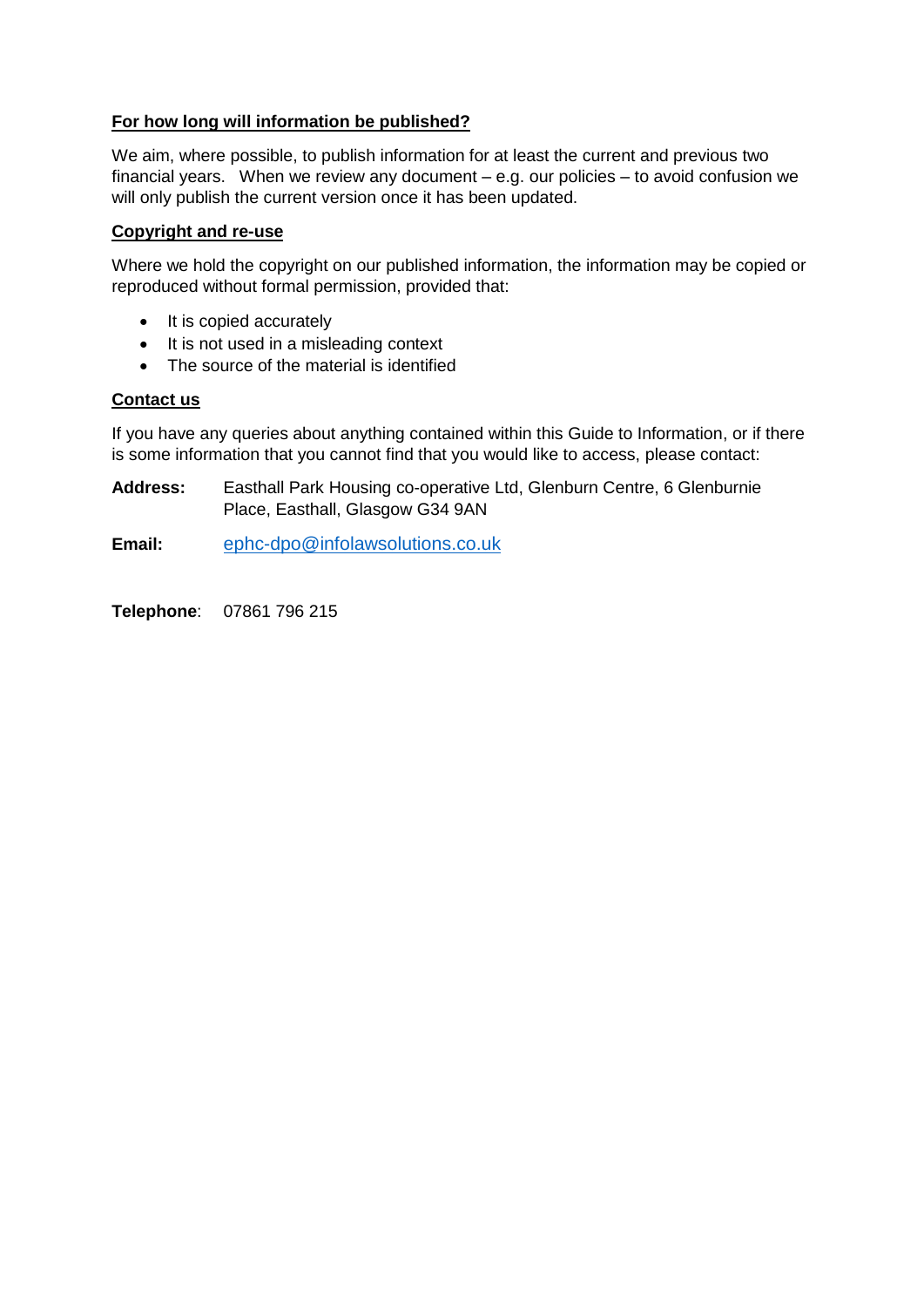## **The Information that we make available to you**

Under the Model Publication Scheme (MPS) the information we provide must be listed under certain "classes" of information. These are the categories of information that are detailed below. As Freedom of Information applies to other bodies and sectors across Scotland – such as Scottish Government and Councils for example –this means that not all of the categories in the Model Publication Scheme apply to housing Co-operatives. 1

The details of all the information we hold under each of the classes that apply to our organisation, and hyperlinks to access this information when available online, are outlined below.

| <b>Information</b>                                                                       | <b>Where to access</b>                                                      |  |
|------------------------------------------------------------------------------------------|-----------------------------------------------------------------------------|--|
| <b>Class 1 - About Easthall Park</b>                                                     |                                                                             |  |
| Information about Easthall Park, who we are, where to find us, how to contact us, how we |                                                                             |  |
| are managed and our external relations.                                                  |                                                                             |  |
| Descriptions of who we are                                                               |                                                                             |  |
| Purpose, Vision, Values &                                                                | About us                                                                    |  |
| Objectives                                                                               |                                                                             |  |
| Area(s) of operation                                                                     | Easthall & Kildermorie Greater Easterhouse Glasgow G33 and<br>G34 Postcodes |  |
| <b>Strategic Plan &amp; Objectives</b>                                                   | <b>Strategic Plan</b>                                                       |  |
| <b>Customer Standards</b>                                                                | <b>Customer Care Standards 2019</b>                                         |  |
| <b>Location and opening arrangements</b>                                                 |                                                                             |  |
| <b>Address</b>                                                                           | <b>Address</b>                                                              |  |
| Telephone number and e-                                                                  | <b>General Contact Details</b>                                              |  |
| mail address for general                                                                 |                                                                             |  |
| enquiries                                                                                |                                                                             |  |
| opening times                                                                            | <b>Opening Times Easthall Park</b>                                          |  |
| Contact details for making                                                               | <b>Complaints &amp; Suggestions</b>                                         |  |
| a complaint                                                                              |                                                                             |  |
| <b>Information relating to Freedom of Information</b>                                    |                                                                             |  |
| <b>Publication Scheme and</b><br>Guide to Information                                    | <b>This Document</b>                                                        |  |
| Charging Schedule for                                                                    | <b>Access to Information Charging Statement</b>                             |  |
| <b>Published Information</b>                                                             |                                                                             |  |
| Contact details and advice                                                               | Email: ephc-dpo@infolawsolutions.co.uk                                      |  |
| on making an FOI request                                                                 |                                                                             |  |
|                                                                                          | Telephone: 07861 796 215                                                    |  |
|                                                                                          | <b>Access to Information Procedure</b>                                      |  |
|                                                                                          |                                                                             |  |

<sup>&</sup>lt;sup>1</sup> In the MPS Class 8: Commercial Publications and Class 9: Our Open Data do not apply to RSLs.

1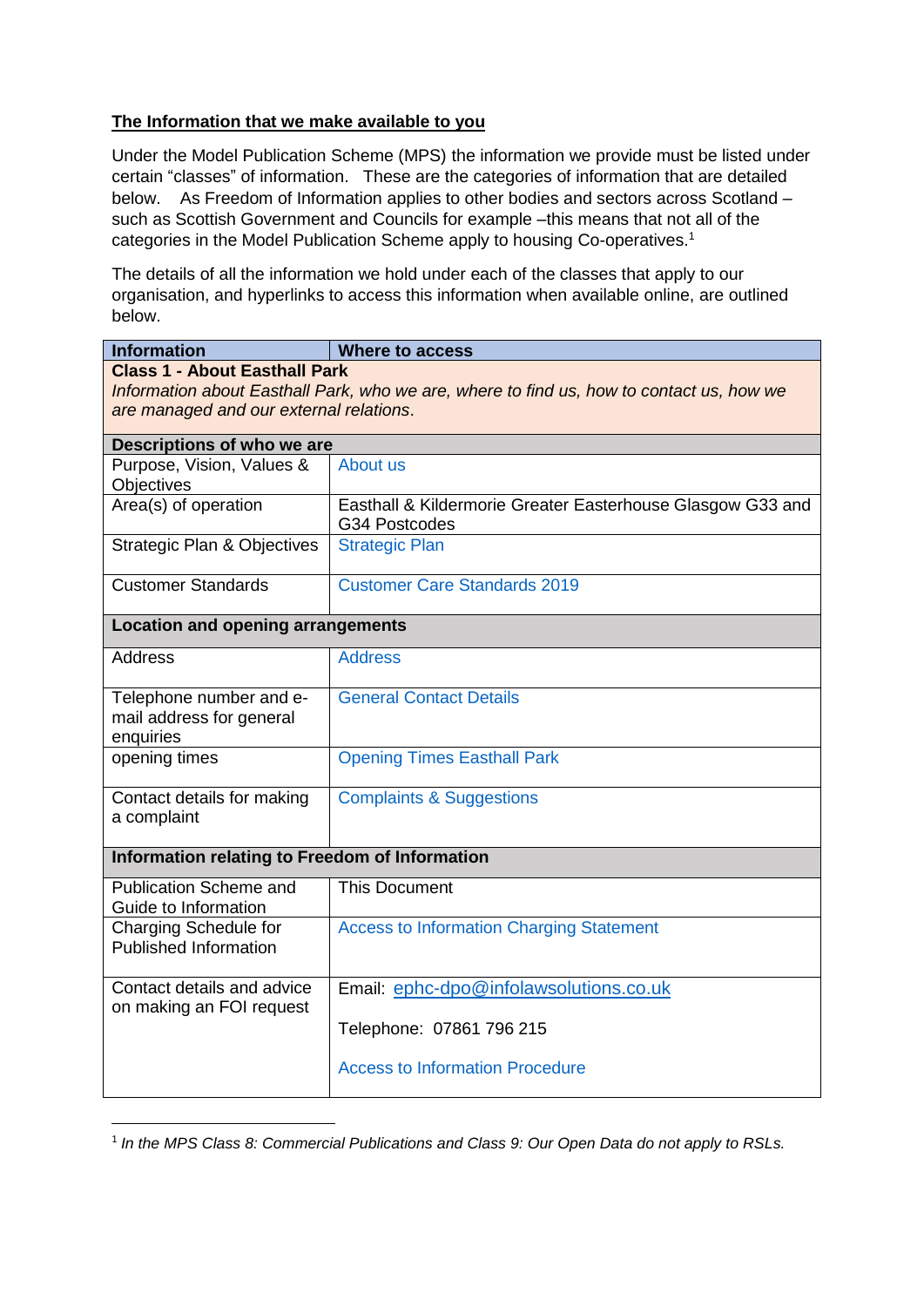| <b>Information</b>                          | <b>Where to access</b>                          |
|---------------------------------------------|-------------------------------------------------|
| Freedom of Information                      | <b>Access to Information Policy</b>             |
| policies and procedures                     |                                                 |
|                                             | <b>Access to Information Procedure</b>          |
|                                             |                                                 |
|                                             | <b>Records Management Policy</b>                |
|                                             | <b>Records Management Procedure</b>             |
|                                             |                                                 |
| Charging Schedule for                       | <b>Access to Information Charging Statement</b> |
| environmental information                   |                                                 |
| provided in response to                     |                                                 |
| requests made under EIRs                    |                                                 |
| <b>About our Committee (Governing Body)</b> |                                                 |
| <b>List of Committee Members</b>            | <b>Committee Members Easthall Park</b>          |
| and when they became a                      |                                                 |
| <b>Committee Member</b>                     |                                                 |
|                                             |                                                 |
| Professional biographical                   | To follow                                       |
| details                                     |                                                 |
| Committee & office-bearing                  | <b>Committee Responsibilities</b>               |
| responsibilities                            |                                                 |
|                                             |                                                 |
| When they became an                         | Date becoming an Office Bearer                  |
| office-bearer                               |                                                 |
|                                             |                                                 |
|                                             |                                                 |
| Description of the role of<br>the Committee | <b>Role of the Committee</b>                    |
|                                             |                                                 |
| governance structure chart                  | <b>Governance Structure</b>                     |
| (including sub-committees                   |                                                 |
| and working groups);                        |                                                 |
|                                             | <b>Scheme of Delegated Authority</b>            |
| remits for governing body                   |                                                 |
| and any sub-committees                      | <b>Audit &amp; Finance Sub Committee Remit</b>  |
|                                             |                                                 |
| How to become part of the                   | How to Join our Committee                       |
| Committee                                   |                                                 |
|                                             |                                                 |
|                                             |                                                 |
| <b>About our staff</b>                      |                                                 |
| List of senior management                   | <b>Our People</b>                               |
| team, including                             |                                                 |
| professional biography                      |                                                 |
|                                             |                                                 |
| Organisational structure                    | <b>Easthall Park Organisational Structure</b>   |
|                                             |                                                 |
|                                             |                                                 |
|                                             |                                                 |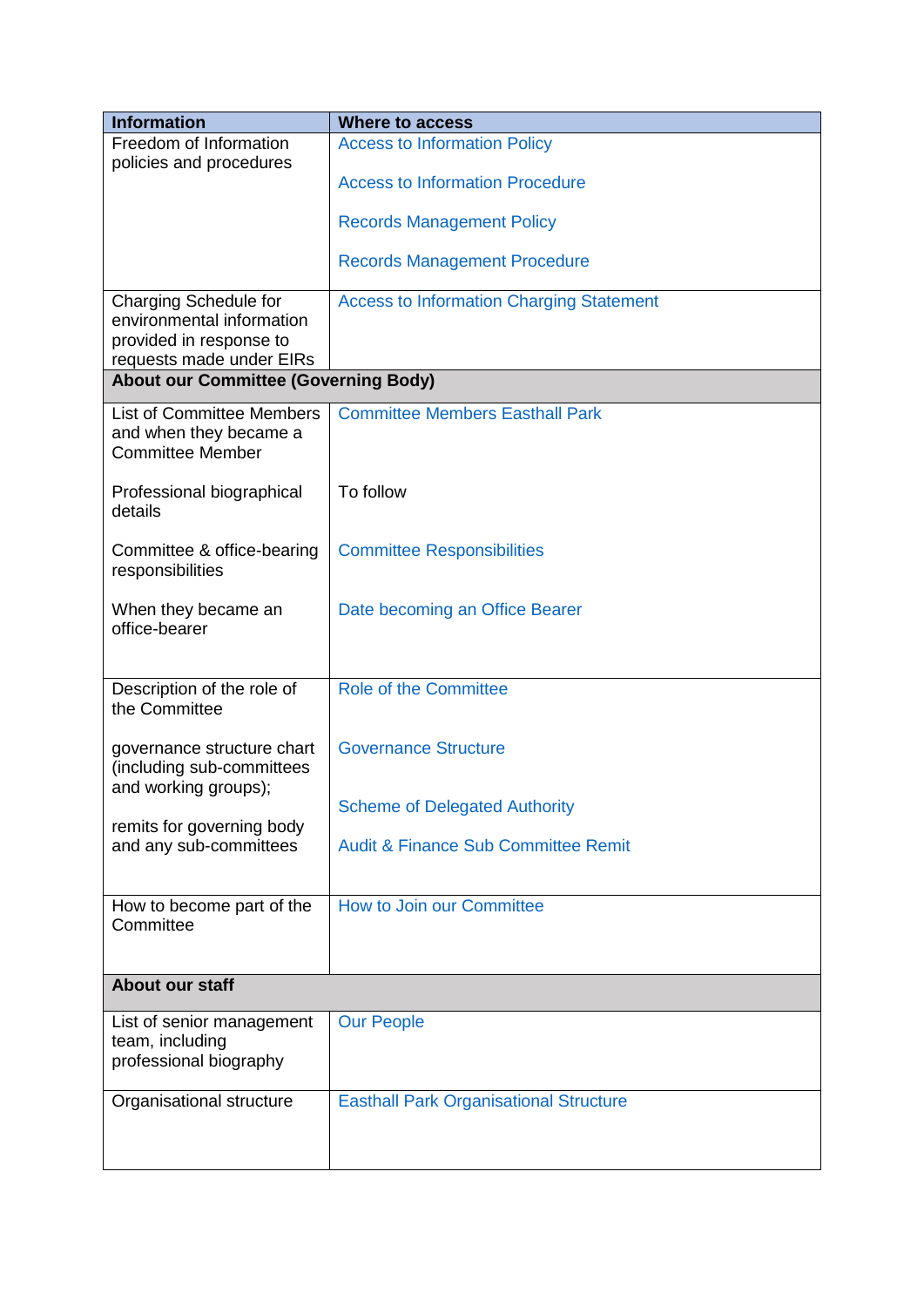| <b>Information</b>                                        | <b>Where to access</b>                                  |
|-----------------------------------------------------------|---------------------------------------------------------|
| <b>Governance Documents and Corporate Policies</b>        |                                                         |
| <b>Rules &amp; Articles</b>                               | <b>Rules and Articles Easthall Park</b>                 |
| <b>Standing Orders</b>                                    | <b>Standing Orders Easthall Park</b>                    |
| <b>Membership Policy</b>                                  | <b>Membership Policy</b>                                |
| Code of Conduct for Staff                                 | <b>Code of Conduct for Staff</b>                        |
| Code of Conduct for<br><b>Committee Members</b>           | <b>Code of Conduct Committee</b>                        |
| Entitlements Payments and<br><b>Benefits</b>              | <b>Entitlement Payments &amp; Benefits Policy</b>       |
| <b>Register of Interests</b>                              | <b>Declarations of Interest 2019</b>                    |
| <b>Equalities Policy</b>                                  | <b>Equal Opportunities Policy</b>                       |
| Equalities Action Plan 2019                               | <b>Equalities Action Plan</b>                           |
| <b>Health and Safety Policy</b><br><b>Statement</b>       | <b>Health &amp; Safety Policy Statement</b>             |
| <b>Sustainability Policy</b>                              | <b>Sustainability Policy</b>                            |
| <b>Relationship with Regulators</b>                       |                                                         |
| Engagement plan with<br><b>Scottish Housing Regulator</b> | <b>Engagement Plan</b>                                  |
| <b>Assurance Statement</b>                                | <b>Assurance Statement 2019</b>                         |
| <b>Assurance Statement</b><br><b>What This Means</b>      | <b>What the Assurance Statement Means</b>               |
| Annual Return on Charter<br>Submission to SHR             | Annual Return on Charter 2018/19                        |
| <b>Financial Returns to SHR</b>                           | 5 Year Financial Projections 2019                       |
|                                                           | <b>Annual Financial Statements 2019</b>                 |
|                                                           | <b>Loan Portfolio Return</b>                            |
| Charter report to tenants                                 | <b>Scottish Housing Charter Report 2018/19</b>          |
| <b>External and Internal Audit</b>                        | <b>External Auditor Alexander Sloan Phillip Morrice</b> |
| arrangements                                              | <b>Internal Auditor Martin Ritchie</b>                  |
| <b>Group Details</b>                                      |                                                         |
| Details of our subsidiaries<br>parent organisation        | Not Applicable                                          |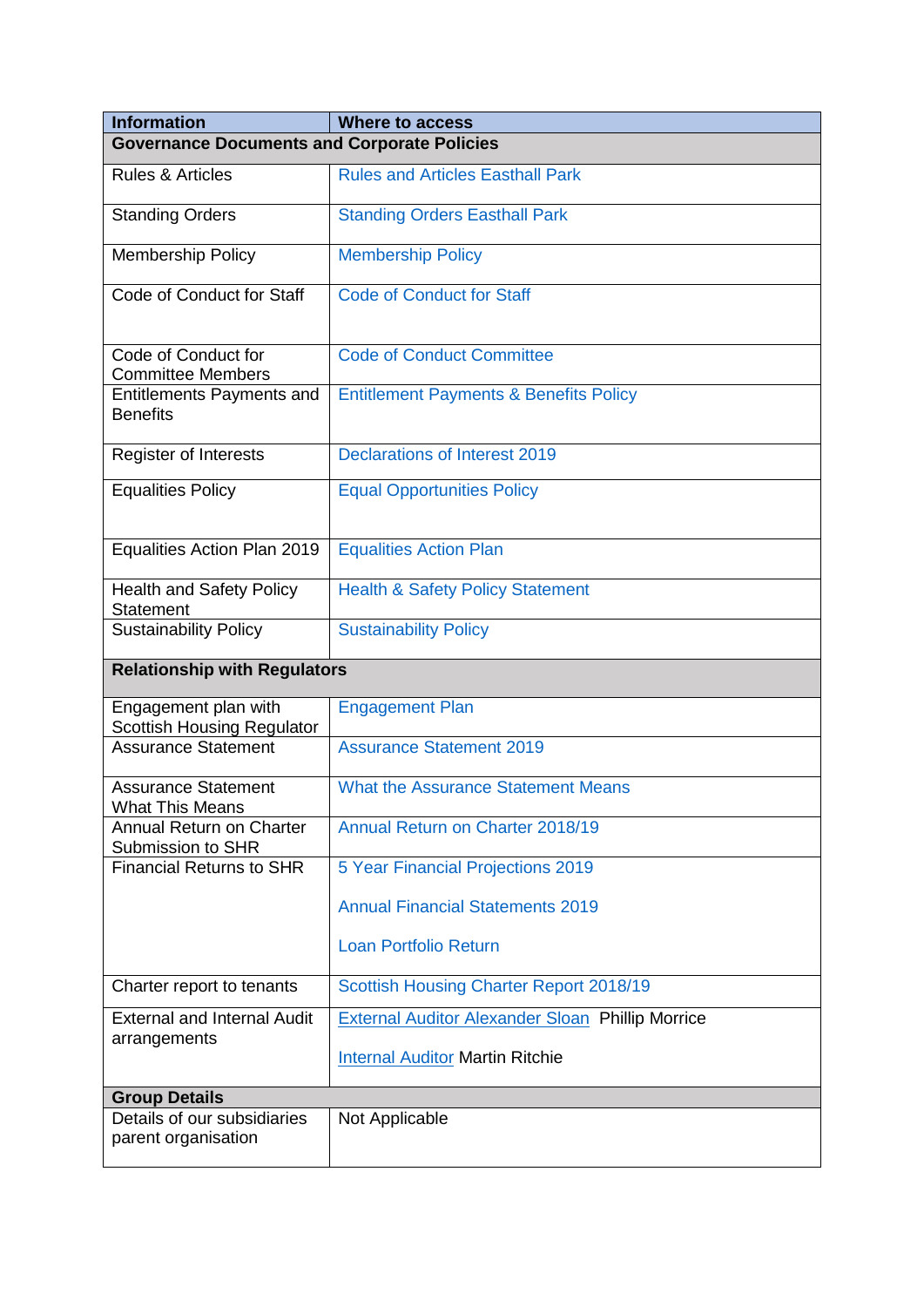| <b>Information</b>                                                                                                          | <b>Where to access</b>                                                                        |
|-----------------------------------------------------------------------------------------------------------------------------|-----------------------------------------------------------------------------------------------|
| <b>Key Partnerships</b>                                                                                                     |                                                                                               |
| Strategic agreements with<br>other organisations                                                                            | Not Applicable                                                                                |
| Class 2 – How we deliver our functions and services                                                                         |                                                                                               |
| for our service users.                                                                                                      | Information about our work, our strategy and policies for delivering services and information |
| How to use our services                                                                                                     |                                                                                               |
| List of services provided                                                                                                   | <b>Our Services</b>                                                                           |
| How to report a repair                                                                                                      | How to Report a Repair                                                                        |
| Right to Repair information                                                                                                 | <b>Right to Repair</b>                                                                        |
| How to apply for a house                                                                                                    | Apply for a House                                                                             |
| How to get information<br>about tenancy support                                                                             | <b>Your Home</b>                                                                              |
| How to make a complaint                                                                                                     | How to make a Complaint                                                                       |
| How we consult with<br>tenants and other<br>customers to inform and<br>improve service delivery<br>and develop new services | <b>Resident Engagement Strategy</b>                                                           |
| <b>Policies and Procedures</b>                                                                                              |                                                                                               |
| <b>Allocations Policy</b><br>(Common Housing<br>Register)                                                                   | <b>Common Housing Allocation Policy</b>                                                       |
| Adaptations                                                                                                                 | <b>Adaptations Policy</b>                                                                     |
| Alterations and<br>Improvements                                                                                             | <b>Alterations &amp; Improvements</b>                                                         |
| <b>Anti-Social Behaviour</b>                                                                                                | Anti-Social Behaviour & neighbour Nuisance                                                    |
| <b>Asbestos Policy</b>                                                                                                      | <b>Asbestos Policy</b>                                                                        |
| <b>Arrears Management</b><br>Policy                                                                                         | <b>Difficulties Paying Your Rent</b>                                                          |
| <b>Asset Management</b><br>Strategy<br>(includes stock condition<br>information)                                            | <b>Asset Management Strategy</b>                                                              |
| <b>Customer Care Standards</b>                                                                                              | <b>Customer Care Standards</b>                                                                |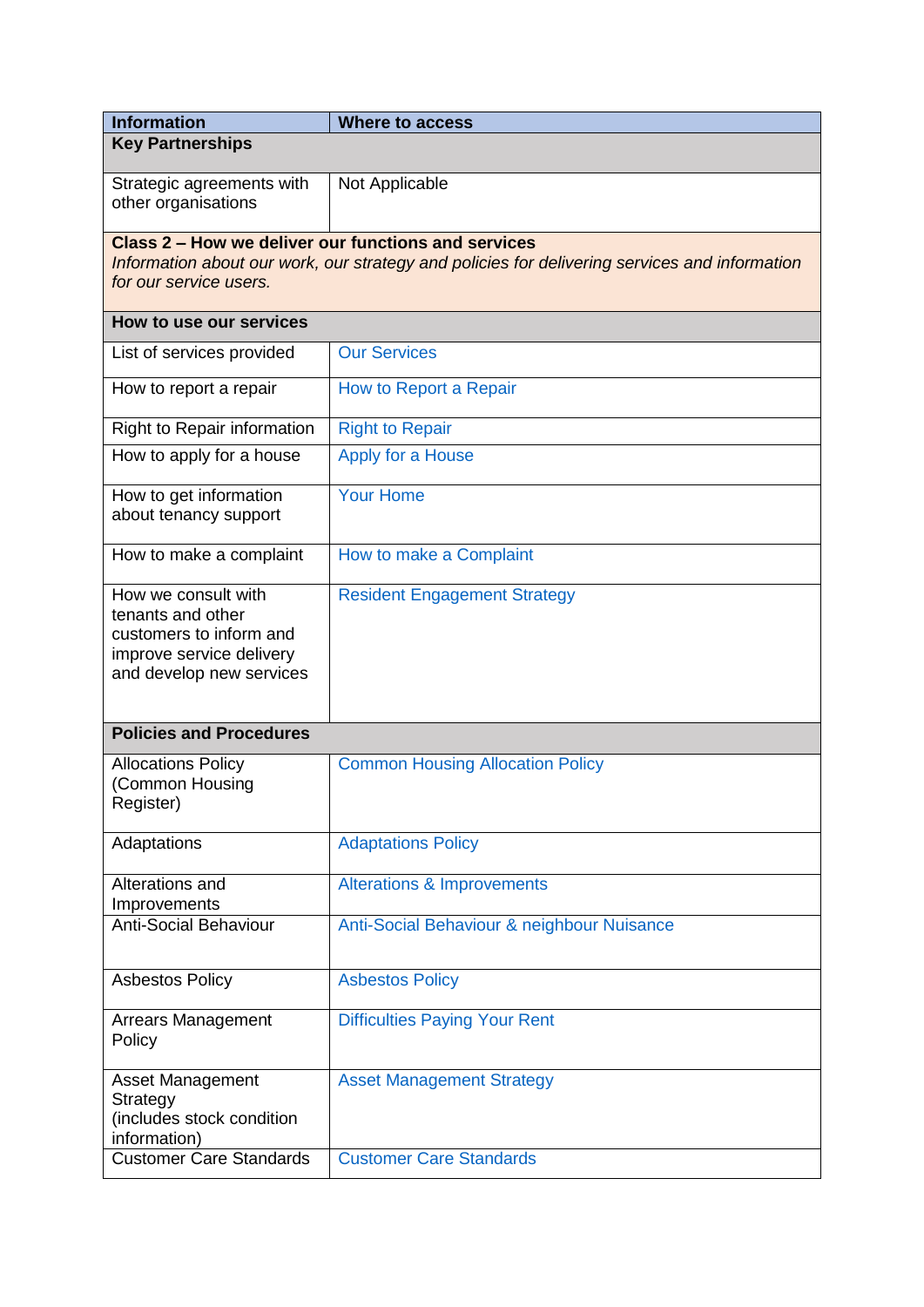| <b>Information</b>                                                | <b>Where to access</b>                                                                                                                        |
|-------------------------------------------------------------------|-----------------------------------------------------------------------------------------------------------------------------------------------|
| <b>Data Protection Policy</b>                                     | <b>Data Protection</b>                                                                                                                        |
| <b>Equality and Diversity</b><br>Policy                           | <b>Equal Opportunities</b>                                                                                                                    |
| <b>Estate Management Policy</b>                                   | <b>Estate Management</b>                                                                                                                      |
| <b>Health and Safety Policy</b><br><b>Statement</b>               | <b>Health &amp; Safety</b>                                                                                                                    |
| <b>Health and Safety</b><br>Responsibilities                      | <b>Health &amp; Safety Committee Responsibilities</b>                                                                                         |
| Legionnaires Inspection                                           | <b>Legionnaires Inspection</b>                                                                                                                |
| <b>Procurement Policy</b>                                         | <b>Procurement Policy</b>                                                                                                                     |
| <b>Risk Management Policy</b>                                     | <b>Risk Management</b>                                                                                                                        |
| <b>Rent Setting Statement</b>                                     | <b>Rent Setting</b>                                                                                                                           |
| Repairs & Maintenance<br>Policy                                   | <b>Repairs &amp; Maintenance Policy</b>                                                                                                       |
| <b>Sustainability Policy</b>                                      | <b>Sustainability</b>                                                                                                                         |
| <b>Resident Engagement</b><br>Strategy                            | <b>Resident Engagement</b>                                                                                                                    |
| others.                                                           | Class 3 - How we take decisions and what we have decided<br>Information about the decisions we take, how we make decisions and how we involve |
| <b>Committee Meetings</b>                                         |                                                                                                                                               |
| <b>Committee Meeting</b><br>Agendas                               | <b>Committee Agendas</b>                                                                                                                      |
| <b>Committee Meeting</b><br><b>Minutes</b>                        | <b>Committee Meeting Minutes</b>                                                                                                              |
| <b>Committee Meeting</b><br>Reports                               | <b>Committee Reports</b>                                                                                                                      |
| <b>Consultation and Participation</b>                             |                                                                                                                                               |
| <b>Resident Engagement</b><br>Strategy                            | <b>Resident Engagement Strategy</b>                                                                                                           |
| Consultation reports noting                                       | <b>Rent Consultation Outcome</b>                                                                                                              |
| the outcome of any recent<br>consultations with<br>tenants/others | <b>Current Consultations</b>                                                                                                                  |
| <b>Registered Tenant</b><br>Organisations                         | Not Applicable                                                                                                                                |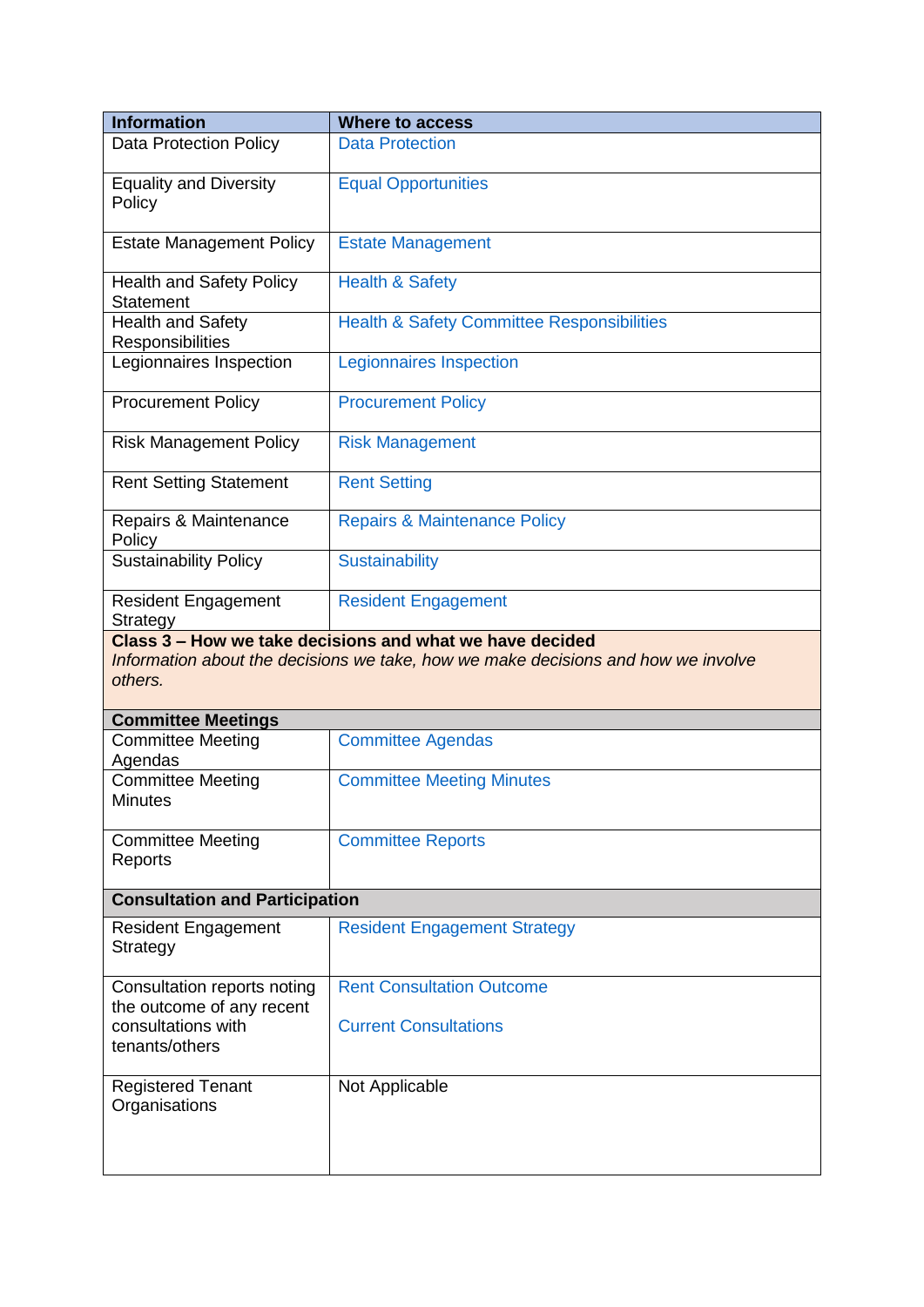| <b>Information</b>                                                                                                                                                                                                                 | <b>Where to access</b>                                 |  |
|------------------------------------------------------------------------------------------------------------------------------------------------------------------------------------------------------------------------------------|--------------------------------------------------------|--|
| Class 4 – What we spend and how we spend it<br>Information about our strategy for, and management of, financial resources (in sufficient<br>detail to explain how we plan to spend public money and what has actually been spent). |                                                        |  |
| Information about our accounts and budgets                                                                                                                                                                                         |                                                        |  |
| Description of funding<br>sources                                                                                                                                                                                                  | <b>Funding Sources Easthall Park</b>                   |  |
| Audited accounts                                                                                                                                                                                                                   | <b>Audited Accounts 2018/19</b>                        |  |
| Budget policies and<br>procedures                                                                                                                                                                                                  | <b>Financial Regulations</b>                           |  |
| Our programme of work and projects                                                                                                                                                                                                 |                                                        |  |
| Project funding and how it's<br>being spent                                                                                                                                                                                        | <b>Asset Management Strategy</b>                       |  |
| Capital works programme                                                                                                                                                                                                            | See Asset Management Strategy Above                    |  |
| <b>Spending relating to Staff and Governing Body</b>                                                                                                                                                                               |                                                        |  |
| Expenses policies and<br>procedures                                                                                                                                                                                                | <b>Expenses Policy</b>                                 |  |
| <b>Senior Staff/Committee</b><br>Member expenses                                                                                                                                                                                   | <b>Committee &amp; Staff Expenses</b>                  |  |
| <b>Committee Member</b><br>remuneration other than<br>expenses                                                                                                                                                                     | Not Applicable - No Renumeration Given                 |  |
| Pay and grading structure                                                                                                                                                                                                          | <b>EVH Salary Grades &amp; Pay</b>                     |  |
| General information about<br>our staff pension scheme                                                                                                                                                                              | Pension Scheme Details (See pages 30 - 33 of document) |  |
| Class 5 - How we manage our resources<br>Information about how we manage our human, physical and information resources                                                                                                             |                                                        |  |
| <b>Human resources</b>                                                                                                                                                                                                             |                                                        |  |
| Strategy and management                                                                                                                                                                                                            | <b>Staffing Terms &amp; Conditions</b>                 |  |
| of human resources                                                                                                                                                                                                                 |                                                        |  |
| Staffing structure                                                                                                                                                                                                                 | <b>Staffing Structure 2019</b>                         |  |
| Human resources policies                                                                                                                                                                                                           | <b>Staffing Terms &amp; Conditions</b>                 |  |
|                                                                                                                                                                                                                                    | Model Recruitment & Selection Guide EVH Model used     |  |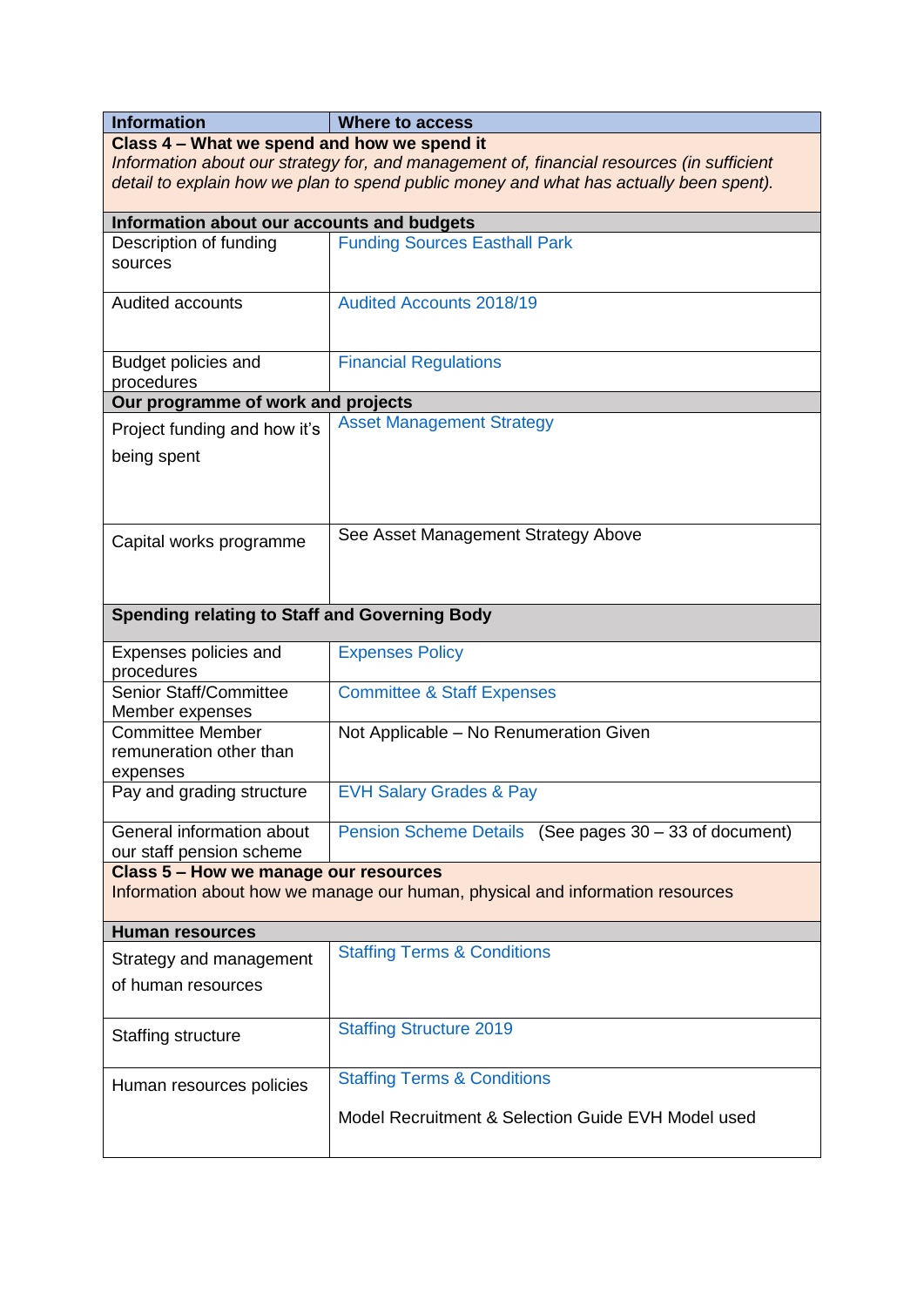| <b>Information</b>                                                                                                                                                                         | <b>Where to access</b>                                     |  |
|--------------------------------------------------------------------------------------------------------------------------------------------------------------------------------------------|------------------------------------------------------------|--|
| <b>Trade Union information</b>                                                                                                                                                             | <b>Unite Union</b>                                         |  |
| Summary of professional                                                                                                                                                                    | Easterhouse Housing & Regeneration Alliance (EHRA)         |  |
| organisations/ trade bodies                                                                                                                                                                | <b>Employers in Voluntary Housing (EVH)</b>                |  |
| of which we are a member                                                                                                                                                                   | <b>Glasgow West of Scotland Forum (GWSF)</b>               |  |
|                                                                                                                                                                                            | <b>Scottish Federation of Housing Associations (SFHA)</b>  |  |
| <b>Physical Resources</b>                                                                                                                                                                  |                                                            |  |
| Management of our land                                                                                                                                                                     | <b>Environmental Work Programme</b>                        |  |
| and property assets,                                                                                                                                                                       | <b>Estate Responsibilities Table</b>                       |  |
| including environmental                                                                                                                                                                    |                                                            |  |
| and or sustainability reports                                                                                                                                                              |                                                            |  |
| General description of our                                                                                                                                                                 | <b>About Easthall Park</b>                                 |  |
| land and property holdings                                                                                                                                                                 |                                                            |  |
| Estate development plans                                                                                                                                                                   | Charter Report (see page 14)                               |  |
| <b>Information Resources</b>                                                                                                                                                               |                                                            |  |
| Records management<br>policy and records<br>management plan,<br>including records retention<br>schedule                                                                                    | <b>Data Retention Easthall Park</b>                        |  |
| Data protection or privacy                                                                                                                                                                 | <b>Data Protection Privacy Policy</b>                      |  |
| policy<br>Class 6 - How we procure goods and services from external providers<br>Information about how we procure works, goods and services, and our contracts with<br>external providers. |                                                            |  |
| <b>Our Contractors and suppliers</b>                                                                                                                                                       |                                                            |  |
| Information about our key<br>service delivery contractors<br>and suppliers:                                                                                                                | <b>Procurement Register</b>                                |  |
| List of suppliers and<br>contractors used by<br>organisation (provided to<br>staff under our Entitlements<br><b>Payments and Benefits</b><br>Policy)                                       | Entitlements Payments and Benefits policy (see appendix A) |  |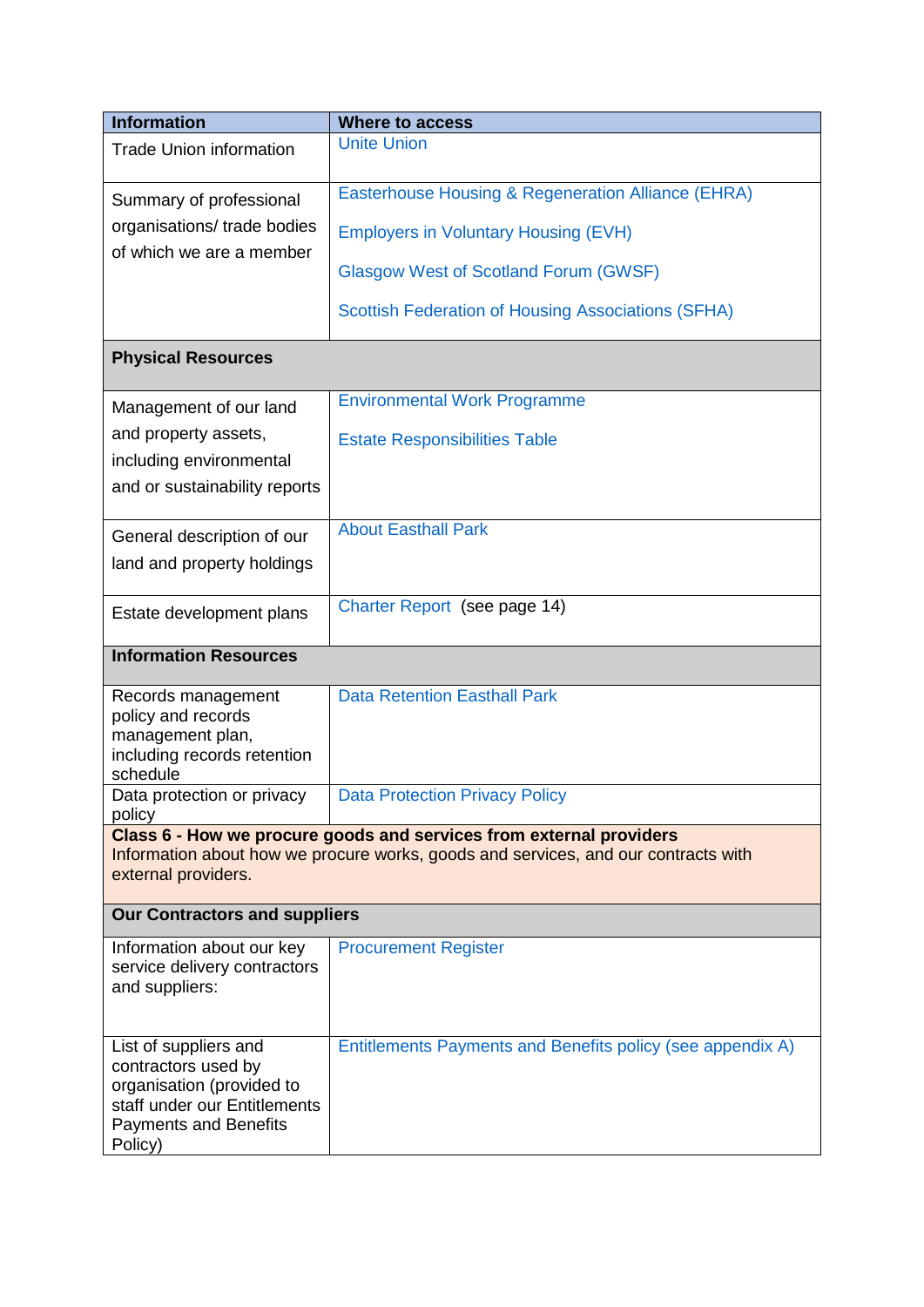| <b>Information</b>                                                                                                                                                     | <b>Where to access</b>                                              |  |
|------------------------------------------------------------------------------------------------------------------------------------------------------------------------|---------------------------------------------------------------------|--|
| Information about regulated<br>procurement contracts<br>awarded (value, scope,<br>duration)                                                                            | <b>Asset Management Strategy</b><br><b>Procurement Register</b>     |  |
| <b>Our Procurement</b>                                                                                                                                                 |                                                                     |  |
| Procurement Policy and<br>procedures                                                                                                                                   | <b>Procurement Policy</b><br><b>Procurement Register</b>            |  |
| Information on how to<br>tender for work and<br>invitations to tender                                                                                                  | See Above Section                                                   |  |
| Register of contracts<br>awarded which have gone<br>through formal tendering,<br>including name of supplier,<br>period of contract and<br>value                        | <b>Public Contracts Awarded</b>                                     |  |
| Links to procurement                                                                                                                                                   | <b>Public Contracts Scotland</b>                                    |  |
| information we publish on<br><b>Public Contracts Scotland</b><br>website                                                                                               | Note insert Easthall Park into the search facility at Buyer<br>Name |  |
| <b>Framework Agreements</b>                                                                                                                                            | Not Applicable                                                      |  |
| Class 7 - How we are performing<br>Information about how we perform as an organisation, and how well we deliver our functions<br>and services                          |                                                                     |  |
| <b>Annual Report</b>                                                                                                                                                   | <b>Annual Charter Landlord Report 2019</b>                          |  |
| ARC report to tenants                                                                                                                                                  | <b>Scottish Housing Regulator ARC Report</b>                        |  |
| <b>Performance Standards</b><br>/indicators                                                                                                                            | <b>Our Performance</b>                                              |  |
| Benchmarking information                                                                                                                                               | <b>Annual Benchmark Statistical Report 2019</b>                     |  |
| Complaints policy,<br>guidance and forms                                                                                                                               | <b>Complaints &amp; Suggestions</b>                                 |  |
| Complaints reports or<br>equivalent to show how<br>complaints are handled and<br>influence service delivery<br>(aggregate reports rather<br>than individual outcomes). | <b>Complaints Review Report October 2019</b>                        |  |